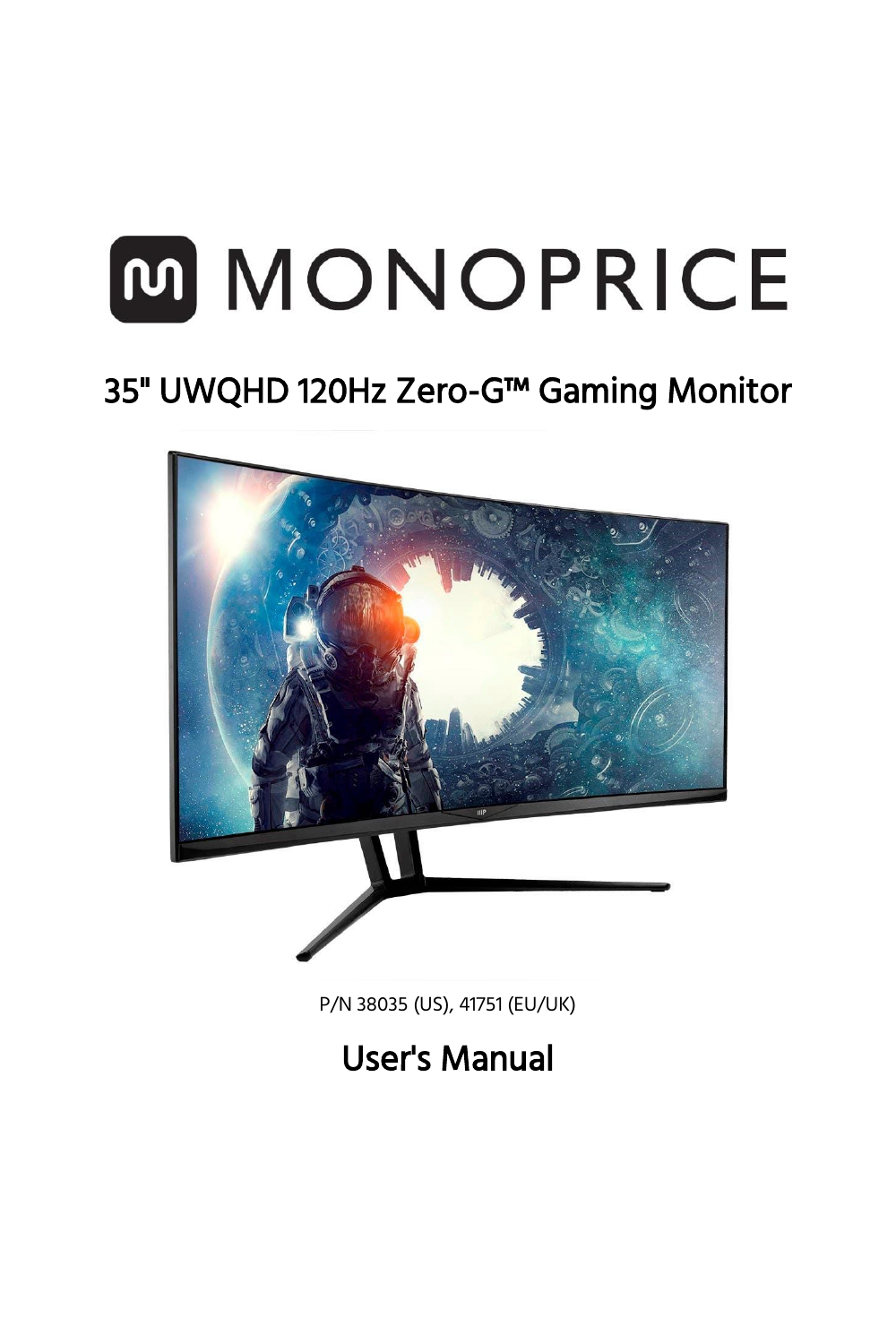## **CONTENTS**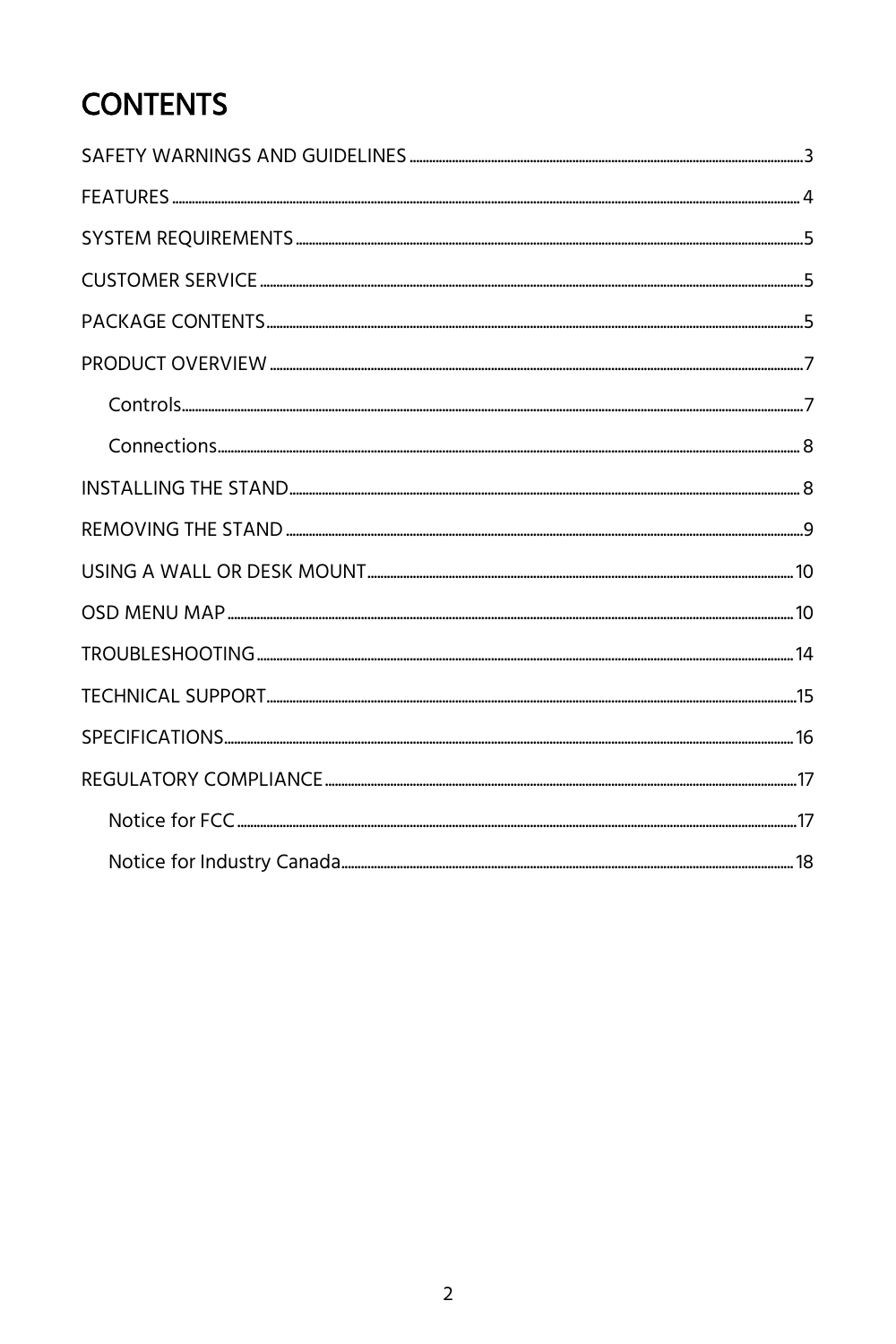## <span id="page-2-0"></span>SAFETY WARNINGS AND GUIDELINES

Please read this entire manual before using this device, paying extra attention to these safety warnings and guidelines. Please keep this manual in a safe place for future reference.

- This device is intended for indoor use only.
- Do not expose this device to water or moisture of any kind. Do not place drinks or other containers with moisture on or near the device. If moisture does get in or on the device, immediately unplug it from the power outlet and allow it to fully dry before reapplying power.
- Do not touch the device, the power cord, or any other connected cables with wet hands.
- Do not place the monitor on an unstable surface where it could fall and cause either personal injury or damage to the monitor and/or other equipment.
- Do not expose this device to excessive vibration.
- Do not subject the product to extreme force, shock, or fluctuations in temperature or humidity.
- Do not expose this device to excessively high temperatures. Do not place it in, on, or near a heat source, such as a fireplace, stove, radiator, etc. Do not leave it in direct sunlight.
- This device ventilates excessive heat through the slots and openings in the case. Do not block or cover these openings. Ensure that the device is in an open area where it can get sufficient airflow to keep from overheating.
- Prior to operation, check the unit and power cord for physical damage. Do not use if physical damage has occurred.
- Before plugging the unit into a power outlet, ensure that the outlet provides the same type and level of power required by the device.
- This device uses a grounded power cord and requires a ground connection for safe operation. Ensure that the power source has a proper ground connection. Do not modify the plug or use a "cheater" plug to bypass the ground connection.
- Unplug this device from the power source when not in use.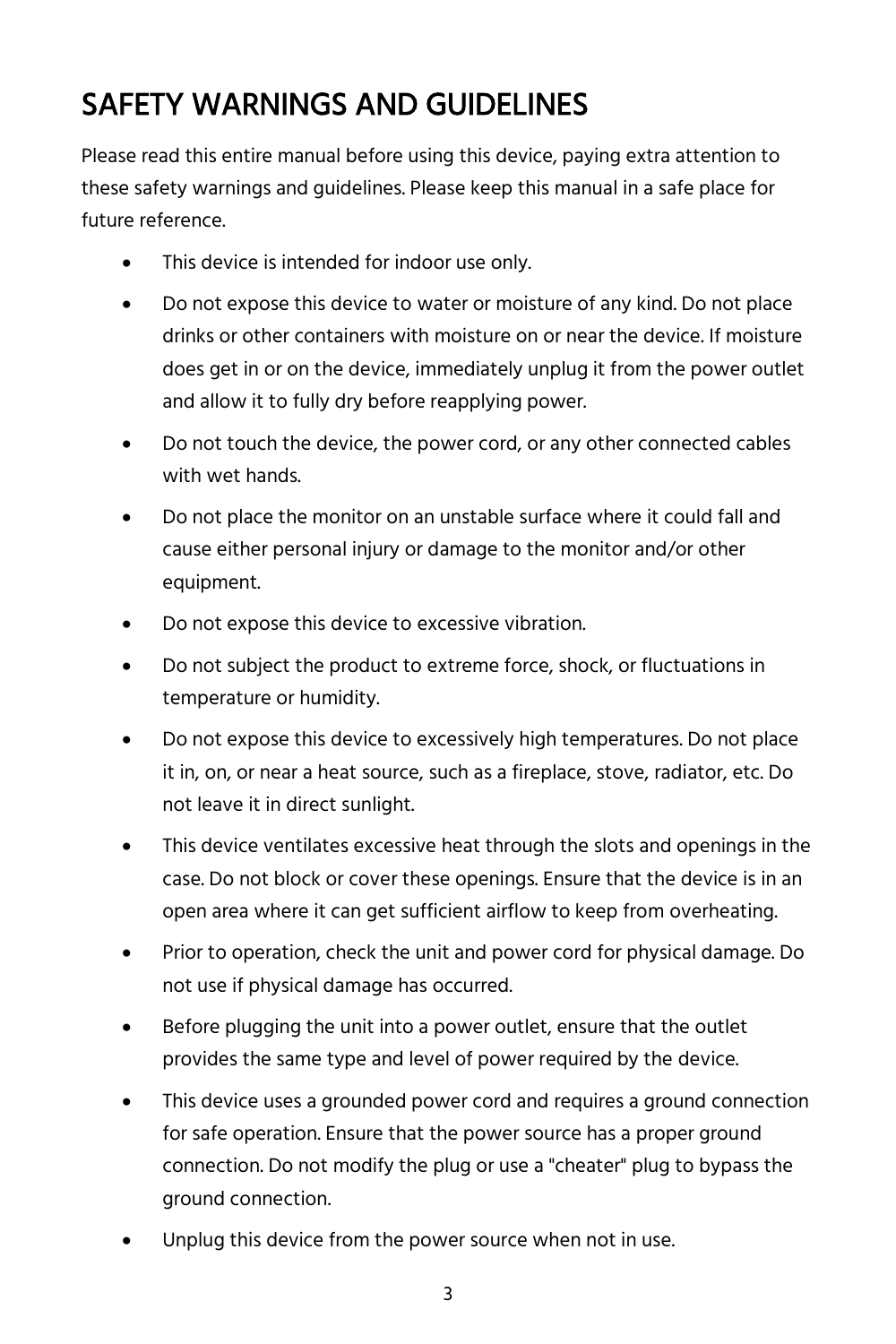- Take care to prevent damage to the power cord. Do not allow it to become crimped, pinched, walked on, or become tangled with other cords. Ensure that the power cord does not present a tripping hazard.
- Never unplug the unit by pulling on the power cord. Always grasp the connector head or adapter body.
- Clean using a soft, dry cloth only. Do not use chemical cleaners, solvents, or detergents. For stubborn deposits, moisten the cloth with warm water.
- This monitor has no user serviceable parts. Do not open the case or otherwise attempt to modify this monitor.
- Do not leave a single image on the display for a long period of time. Doing so could cause "burn-in" of the image. It is recommended to use a variable desktop background and to use a screen saver to prevent "burn-in". Alternatively, ensure that the monitor is powered off for at least 2 hours out of every 12.
- Keep the original foam packaging material for use when installing or removing the included stand.

#### <span id="page-3-0"></span>FEATURES

- 35" display with 1800R curvature
- 2x HDMI<sup>®</sup> 2.0 and 2x DisplayPort<sup>®</sup> 1.4 video inputs
- 3440 x 1440p @ 120Hz maximum video resolution
- 178° horizontal and vertical viewing angles
- 21:9 aspect ratio
- 8ms response time
- 2500:1 contrast ratio
- 300  $\text{cd/m}^2$  brightness
- Supports AMD® FreeSync™ 1.0 technology
- Supports Picture-in-Picture (PiP) and Picture-by-Picture (PbP) display modes
- 75 x 75 VESA<sup>®</sup> mounting pattern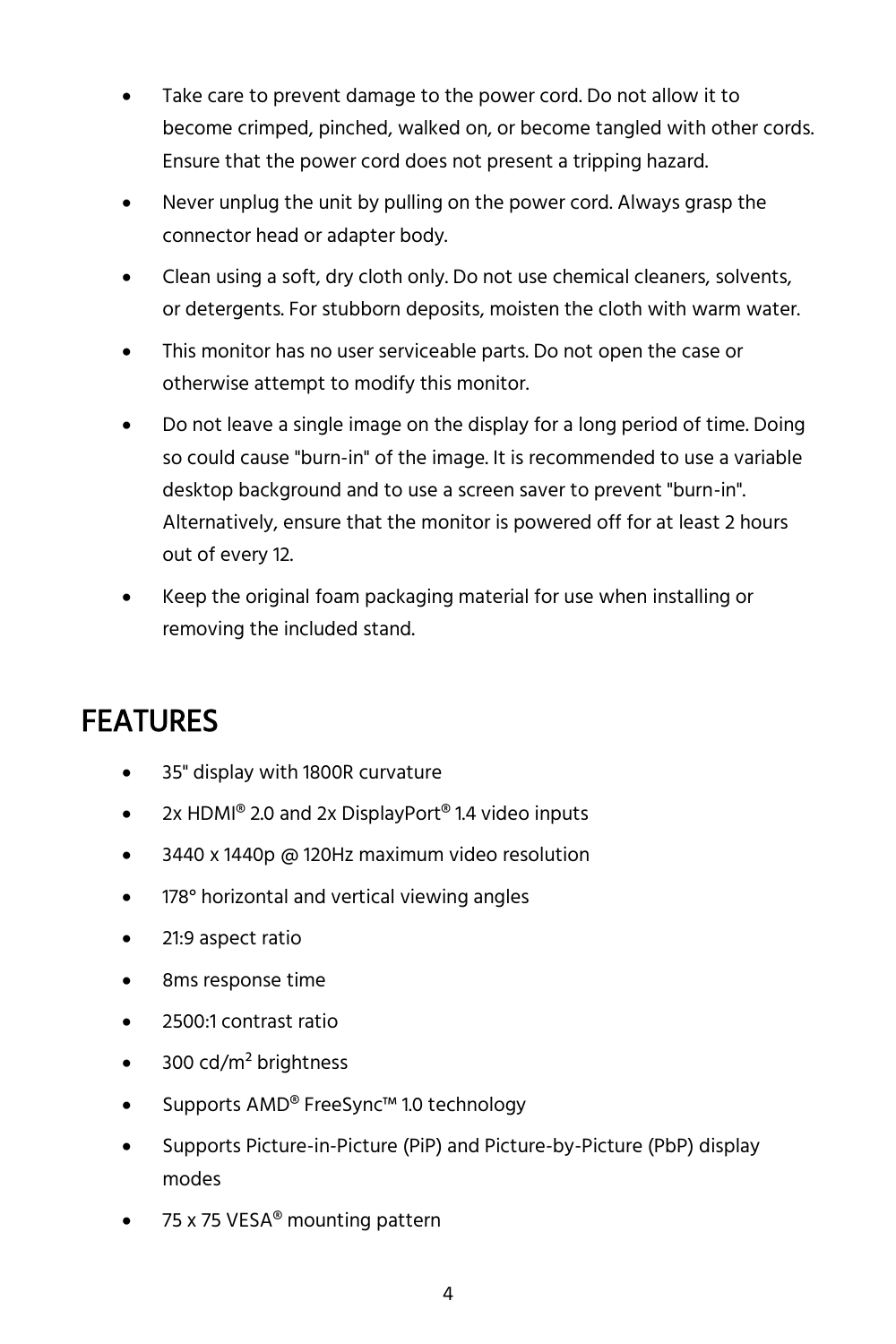### <span id="page-4-0"></span>SYSTEM REQUIREMENTS

Operating System: Windows® 7/8/10 64-bit or higher Processor (CPU): Intel® Core™ i5 or AMD Phenom™ II X3 or higher Graphics Card: NVIDIA® GeForce® GTX950 or AMD Radeon™ R9 380 or higher Memory: 6GB RAM

#### <span id="page-4-1"></span>CUSTOMER SERVICE

The Monoprice Customer Service department is dedicated to ensuring that your ordering, purchasing, and delivery experience is second to none. If you have any problem with your order, please give us an opportunity to make it right. You can contact a Monoprice Customer Service representative through the Live Chat link on our website www.monoprice.com or via email at support@monoprice.com. Check the website for support times and links.

### <span id="page-4-2"></span>PACKAGE CONTENTS

Please take an inventory of the package contents to ensure you have all the items listed below. If anything is missing or damaged, please contact Monoprice Customer Service for a replacement.

|                       | եե<br>ra<br>, 무 무                 |
|-----------------------|-----------------------------------|
| 1x 35" Curved Monitor | 1x DisplayPort <sup>®</sup> Cable |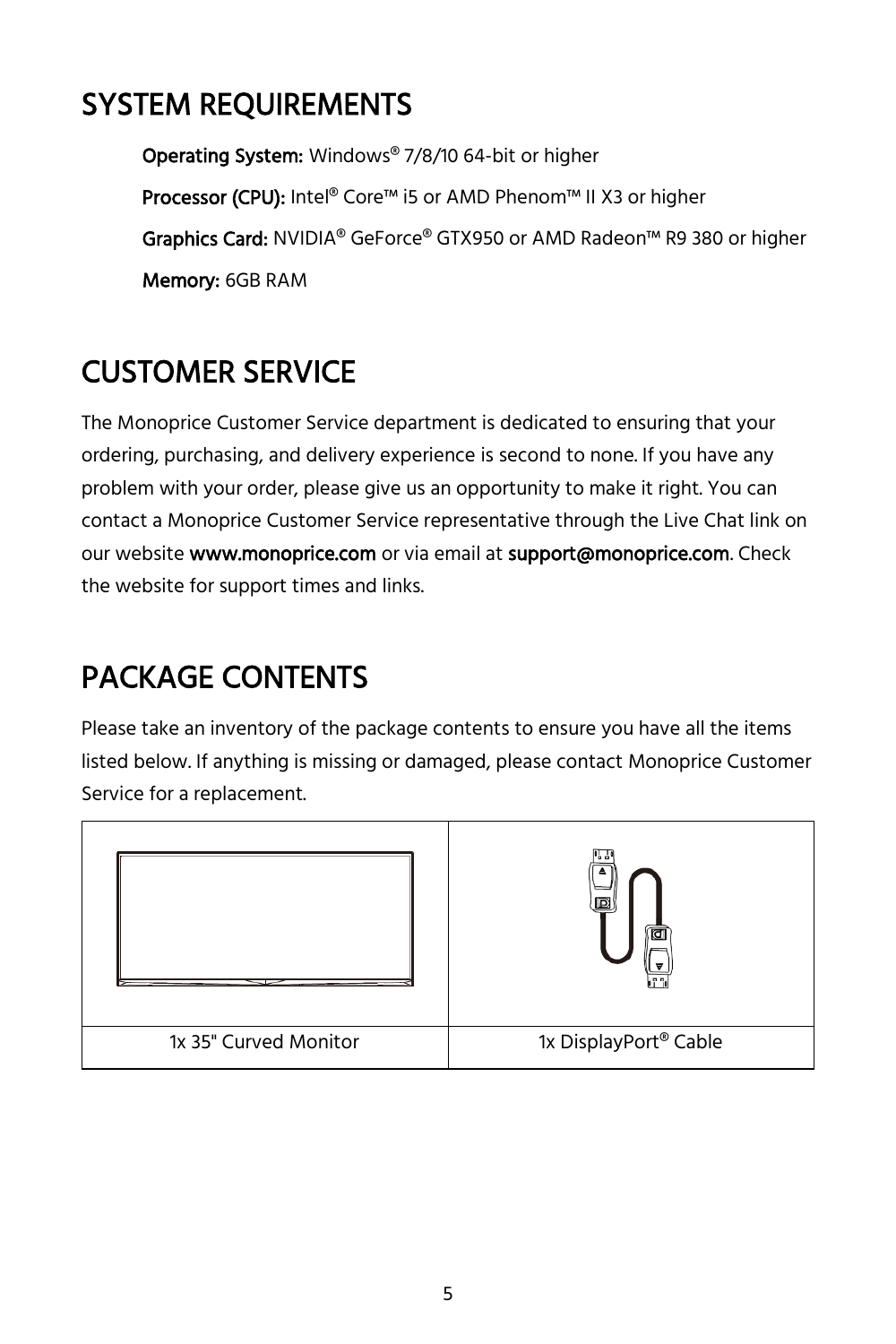|                                  | <sup>1</sup>             |
|----------------------------------|--------------------------|
| 1x Stand Stem                    | 1x Stand Base            |
|                                  | J                        |
| 3x K-Head Screws (M4x12)         | 4x P-Head Screws (M4x10) |
|                                  |                          |
| 4x Wall Mount Screws (Installed) | 2x Wall Mount Adapters   |
|                                  |                          |
| 1x AC Power Cord                 | 1x User's Manual         |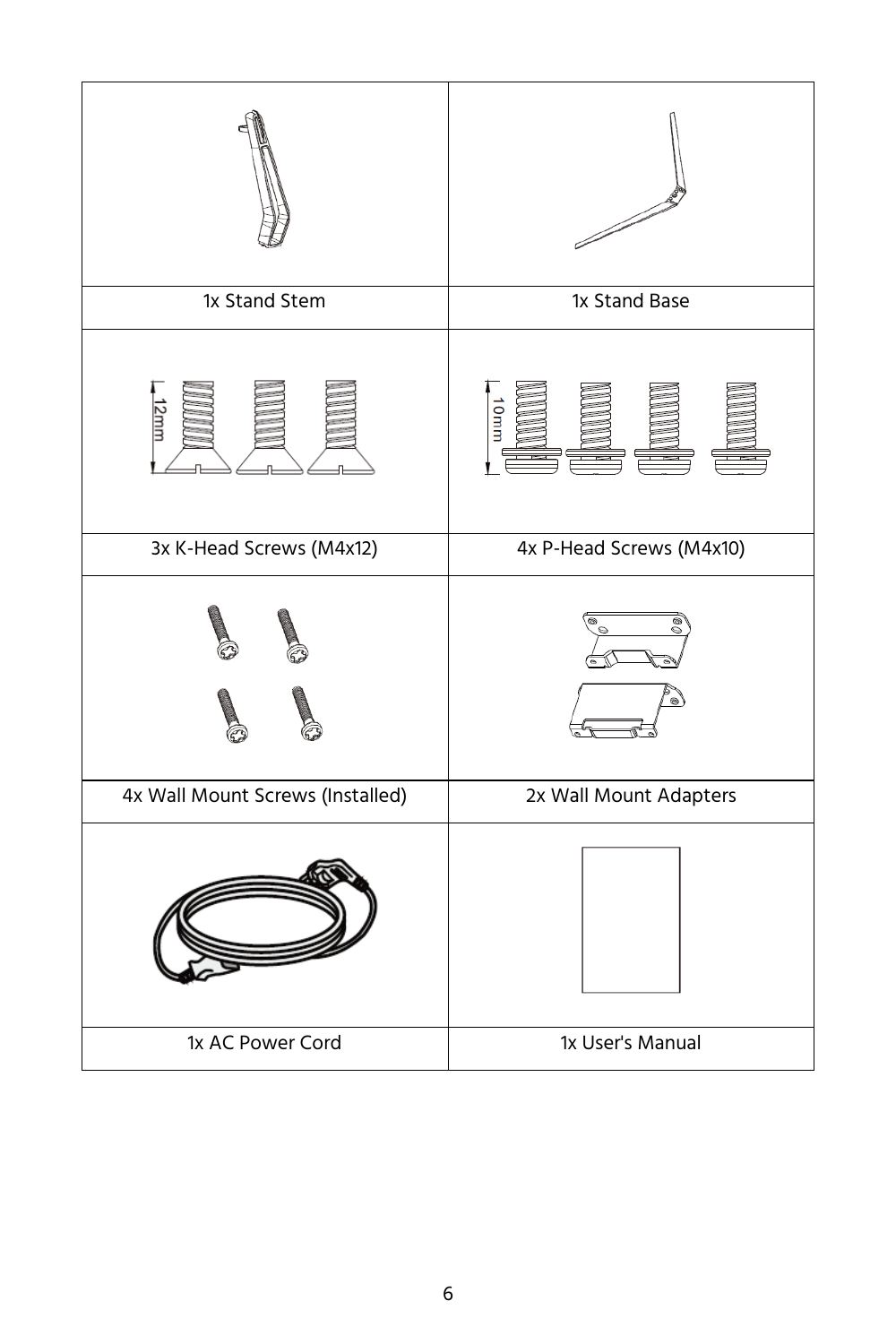#### <span id="page-6-0"></span>PRODUCT OVERVIEW

#### <span id="page-6-1"></span>Controls



- 1. **MENU:** If the OSD menu is not displayed, press the **MENU** button to access the OSD menu. If the OSD menu is displayed, press the MENU button to enter a submenu. If editing a value, press the MENU button to save the edited value.
- 2. **DOWN:** If the OSD menu is displayed, press the **DOWN** button to move the menu highlight down. If editing a value in the OSD menu, press the DOWN button to decrease the value.
- 3. **UP:** If the OSD menu is displayed, press the UP button to move the menu highlight up. If editing a value in the OSD menu, press the UP button to increase the value. If the OSD menu is not displayed, press the UP button to toggle the FPS gaming crosshairs in the middle of the screen on or off and to cycle through the four different crosshair styles.
- 4. **EXIT:** If a submenu in the OSD menu is displayed, press the **EXIT** button to go back to the previous menu level. If the top level of the OSD menu is displayed, press the EXIT button to close the OSD menu. If editing a value in the OSD menu, press the EXIT button to cancel any changes made and exit editing.
- 5. POWER: Press the POWER button to turn the monitor on or off.
- 6. LED INDICATOR: The LED indicates various monitor states. If the LED INDICATOR is solid blue, solid green, or solid white, the monitor is powered on and is operating normally. It flashes blue when no video source has been detected. It is solid red when no signal is detected or if there is insufficient power received.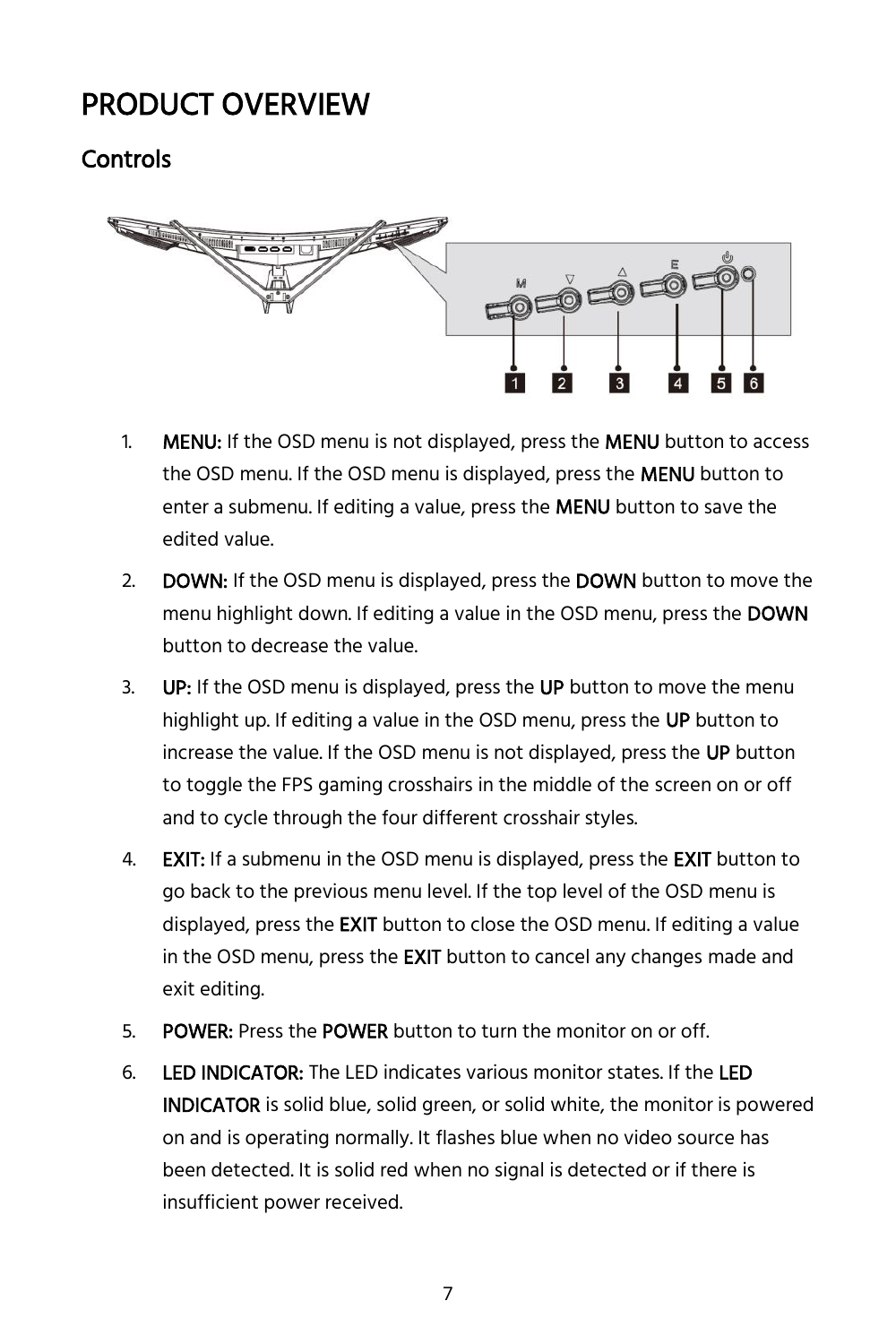#### <span id="page-7-0"></span>Connections



- 7. AC POWER SOCKET: NEMA® 5-15 socket for connecting the included AC power cord.
- 8. **AUDIO:** 3.5mm stereo jack for connecting headphones, powered speakers, etc.
- 9. **DISPLAYPORT 2:** DisplayPort<sup>®</sup> 1.4a video input.
- 10. DISPLAYPORT 1: DisplayPort 1.4a video input.
- 11. HDMI 2: HDMI® 2.0 video input.
- 12. HDMI 1: HDMI 2.0 video input.

#### <span id="page-7-1"></span>INSTALLING THE STAND

Perform the following steps to install the stand onto the monitor.

1. Attach the Stand Base to the Stand Stem using the three P-Head Screws, as shown in the image below.

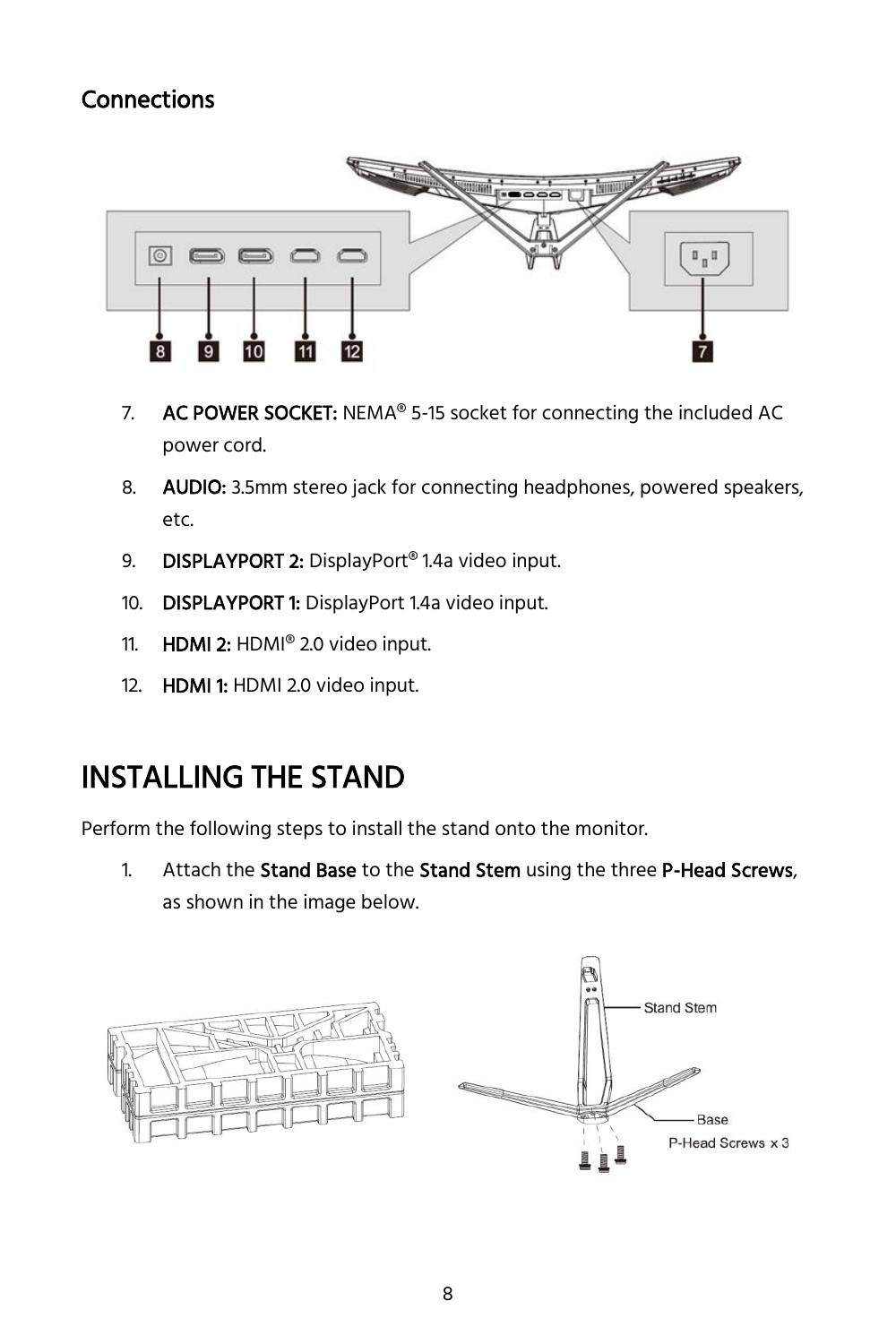- 2. Remove the monitor from the box and place it face down with the foam packaging on a table or floor, then remove the rear piece of foam packaging.
- 3. Press the **Button** on the back of the monitor, as shown in the image below, then remove the Stand Plate.



- 4. Attach the Stand Plate to the Stand Assembly using two K-Head Screws, as shown in the image above.
- 5. With the **Stand Plate** now part of the entire **Stand Assembly**, insert the Stand Plate into the back of the monitor until it clicks into place. Ensure that it is securely attached to the monitor.
- 6. Remove the monitor with the attached Stand Assembly from the foam packaging and place it on a flat, stable surface.

#### <span id="page-8-0"></span>REMOVING THE STAND

Perform the following steps to remove the installed stand from the monitor.

- 1. Place the front piece of the original foam packaging material on a table or on the floor, then place the monitor face down inside the foam.
- 2. Press the Button on the rear of the monitor to remove the Stand Assembly.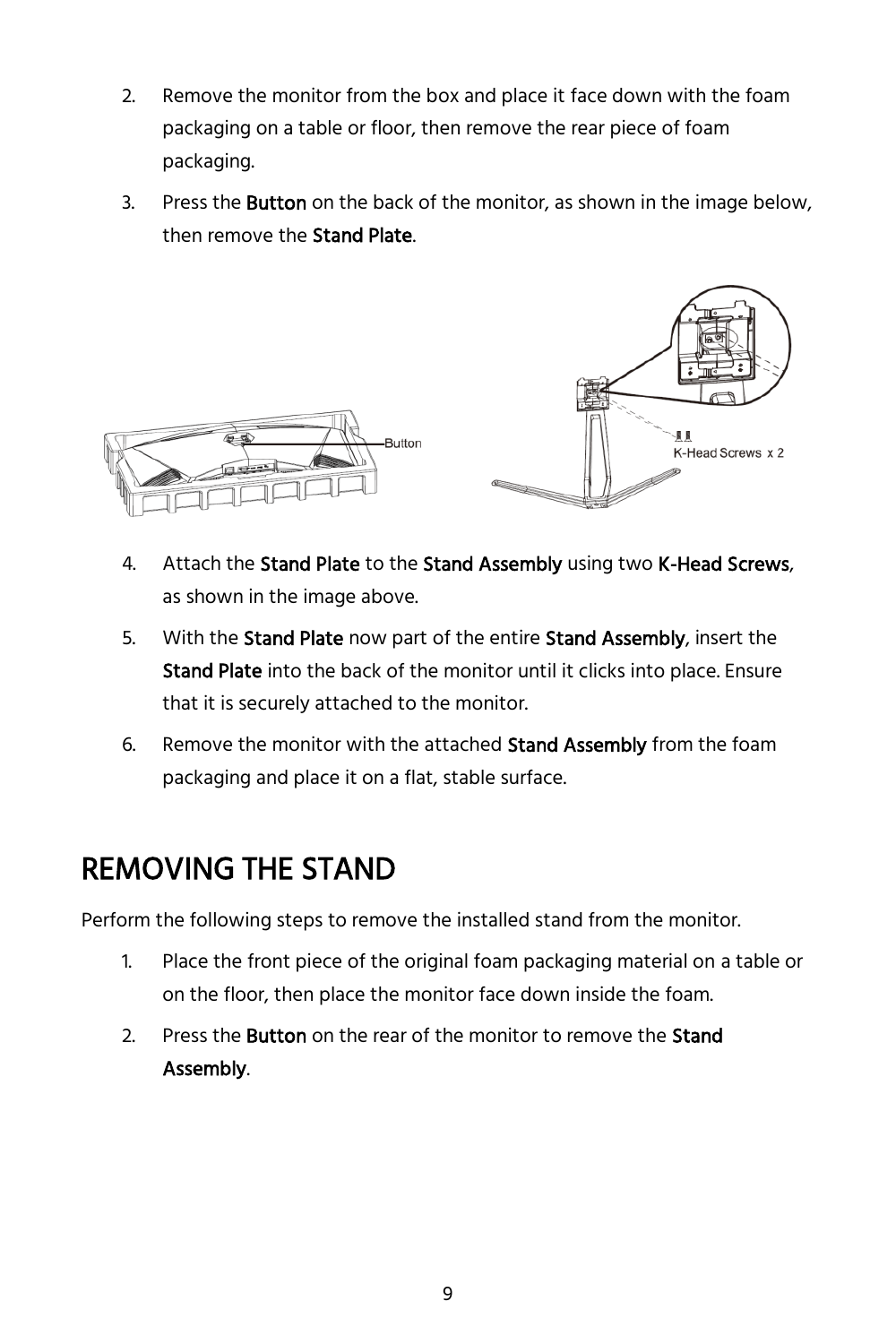## <span id="page-9-0"></span>USING A WALL OR DESK MOUNT

The monitor supports a 75x75 VESA® mounting pattern, allowing it to be used with a compatible wall or desk mount (not included). Perform the following steps to attach the monitor to a mount.

- 1. Install the wall or desk mount using the instructions included with the mount.
- 2. If the included stand was installed, remove it following the instructions in the REMOVING THE STAND section above. If the included stand was not installed, press the **Button** on the rear of the monitor, then remove the Stand Plate.
- 3. Remove the four **Screws** revealed by the removal of the **Stand Plate**, as shown in image  $\bullet$  below.





- 4. Using the four screws removed in the previous step, attach the two Wall Mount Adapters, as shown in image <sup>o</sup> above.
- 5. Following the instructions included with your wall or desk mount and using the hardware provided, attach the monitor to the mount.

#### <span id="page-9-1"></span>OSD MENU MAP

| <b>Main Menu</b> | Submenu           | <b>Options</b> | <b>Description</b>               |
|------------------|-------------------|----------------|----------------------------------|
|                  | DP <sub>1</sub>   |                |                                  |
| Input Source     | DP <sub>2</sub>   | <b>NONE</b>    | Selects the primary video source |
|                  | HDMI <sub>1</sub> |                |                                  |
|                  | HDMI <sub>2</sub> |                |                                  |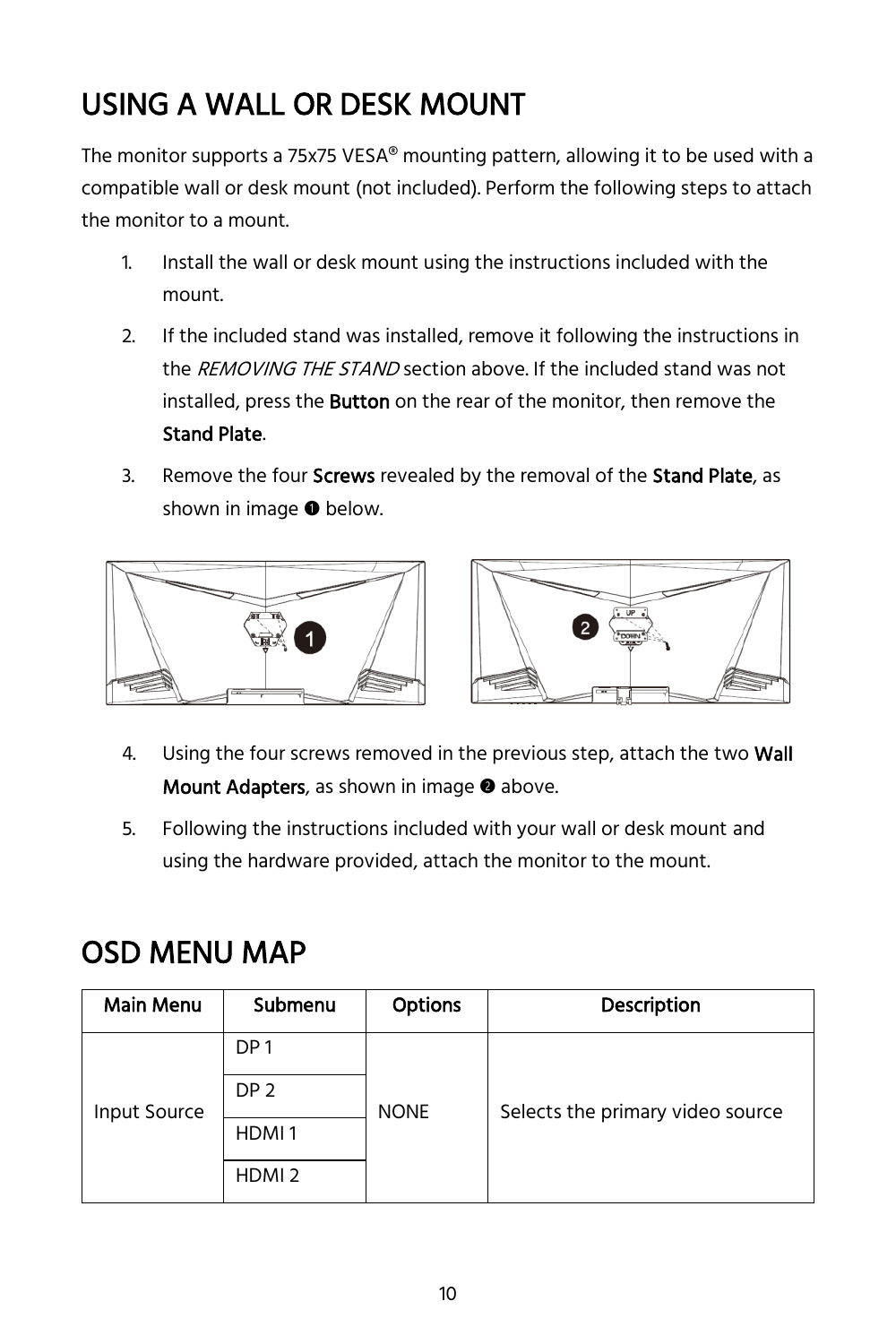| Main Menu                     | Submenu                        | Options                        | Description                            |  |
|-------------------------------|--------------------------------|--------------------------------|----------------------------------------|--|
|                               | <b>Brightness</b><br>$0 - 100$ | Adjusts the display brightness |                                        |  |
| Brightness/<br>Contrast       | Contrast                       | $0 - 100$                      | Adjusts the display contrast           |  |
|                               | <b>DCR</b>                     | On, Off                        | Turn DCR on or off                     |  |
|                               |                                | Gamma 1.8                      |                                        |  |
|                               |                                | Gamma 2.0                      |                                        |  |
|                               | Gamma                          | Gamma 2.2                      | Sets the Gamma level                   |  |
|                               |                                | Gamma 2.4                      |                                        |  |
|                               |                                | Gamma 2.6                      |                                        |  |
|                               |                                | Standard,                      |                                        |  |
|                               | Picture Mode                   | Photo,                         |                                        |  |
| <b>Color Setting</b>          |                                | Movie,                         | Sets the picture mode                  |  |
|                               |                                | Game, FPS,                     |                                        |  |
|                               |                                | <b>RTS</b>                     |                                        |  |
|                               | Color                          | Warm,                          | Sets the color temperature             |  |
|                               | Temperature                    | Cool, User                     |                                        |  |
|                               | Low Blue                       | $0 - 100$                      | Sets the level of blue light filtering |  |
|                               | Light                          |                                |                                        |  |
|                               | Hue                            | $0 - 100$                      | Adjusts the hue level                  |  |
|                               | Saturation                     | $0 - 100$                      | Adjusts the saturation level           |  |
|                               | Sharpness                      | $0 - 100$                      | Sets the display sharpness             |  |
| Picture<br>Quality<br>Setting | Response<br>Time               | Off, High,                     |                                        |  |
|                               |                                | Middle,                        | Adjust the response time               |  |
|                               |                                | Low                            |                                        |  |
|                               | Noise                          | Off, High,                     | Reduces the image noise caused         |  |
|                               | Reduction                      | Middle,                        | by signal source interference          |  |
|                               |                                | Low                            |                                        |  |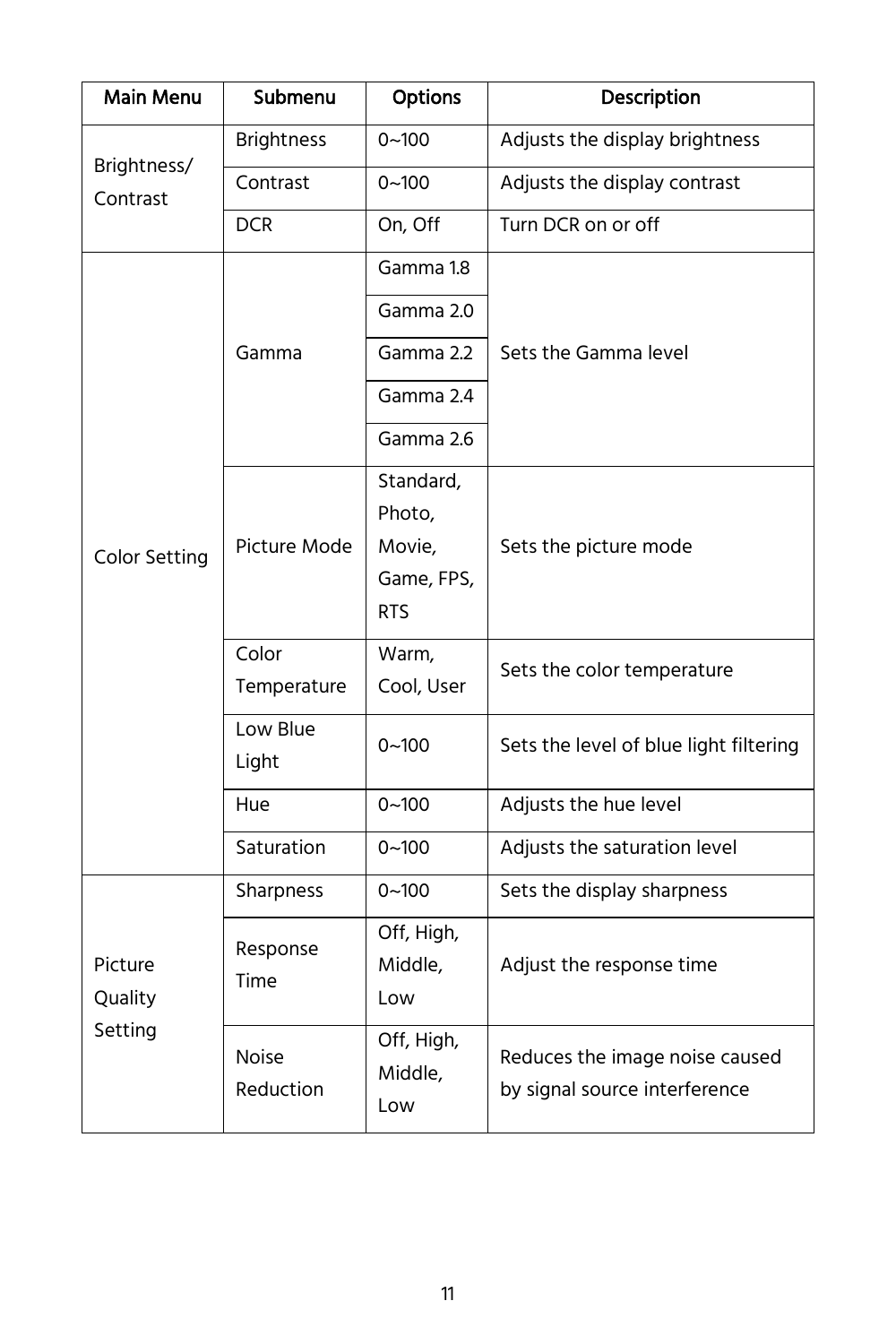| Main Menu                                                                                           | Submenu                                                      | Options                                                                     | Description                                                                                  |
|-----------------------------------------------------------------------------------------------------|--------------------------------------------------------------|-----------------------------------------------------------------------------|----------------------------------------------------------------------------------------------|
| Picture<br>Quality<br>Setting                                                                       | Super<br>Resolution                                          | Off, High,<br>Middle,<br>Low                                                | Enhances the image resolution<br>when the actual resolution is low                           |
|                                                                                                     | Dynamic<br>Luminous<br>Control                               | On, Off                                                                     | Compensates for gray scale<br>display screen and strengthens<br>the expression of gray scale |
| Display                                                                                             | Aspect Ratio                                                 | Wide<br>Screen,<br>4:3, 1:1,<br>Auto                                        | Sets the screen aspect ratio                                                                 |
|                                                                                                     | LedMode                                                      | Normal,<br>Off, Flicker                                                     | Adjusts the LED effects                                                                      |
| Multi-<br>Window<br>Sub Win2<br>Input<br><b>PIP Size</b><br>Multi-<br>Window<br><b>PIP Position</b> |                                                              | Off, PIP<br>Mode, PBP<br>2Win                                               | Sets the multi-window mode                                                                   |
|                                                                                                     |                                                              | DP 1, DP 2,<br>HDMI <sub>1</sub> .<br>HDMI <sub>2</sub>                     | Selects the secondary input<br>source for the PiP or PbP window                              |
|                                                                                                     | PIP Mode<br>HDMI <sub>2</sub><br>Medium,<br><b>Top Right</b> | Adjusts the PiP or PbP window<br>size                                       |                                                                                              |
|                                                                                                     |                                                              | Top Right,<br>Top Left,<br><b>Bottom</b><br>Right,<br><b>Bottom</b><br>Left | Adjusts the position of the PiP or<br>PbP window                                             |
|                                                                                                     | Swap                                                         | <b>NONE</b>                                                                 | Swaps the signal source of the<br>main screen and the PiP or PbP<br>window                   |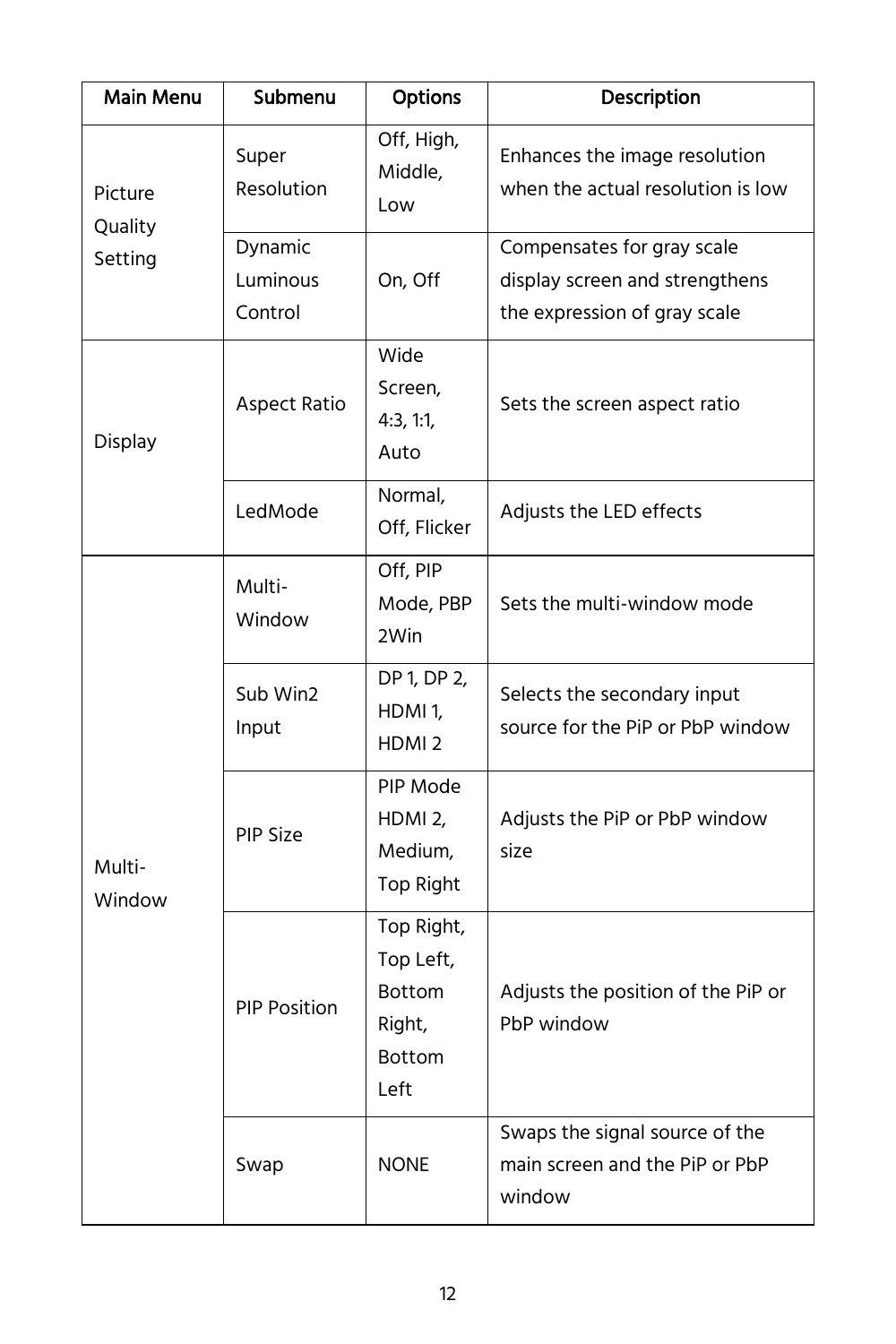| Main Menu  | Submenu                        | Options                                                                       | Description                                                                          |
|------------|--------------------------------|-------------------------------------------------------------------------------|--------------------------------------------------------------------------------------|
|            | Language                       | English,<br>Chines,<br>Korean,<br>Russian,<br>Spanish,<br>Japanese,<br>French | Sets the language used in the OSD<br>menu                                            |
|            | OSD <sub>H</sub> -<br>Position | $0 - 100$                                                                     | Adjusts the horizontal position of<br>the OSD menu                                   |
| <b>OSD</b> | OSD <sub>V</sub> -<br>Position | $0 - 100$                                                                     | Adjusts the vertical position of the<br>OSD menu                                     |
|            | <b>OSD</b><br>Transparency     | $0 - 100$                                                                     | Sets the overall transparency/<br>opacity of the OSD menu                            |
|            | OSD Time<br>Out                | $5 - 100$                                                                     | Sets the amount of time of<br>inactivity before the OSD menu<br>automatically closes |
|            | <b>OSD</b><br>Rotation         | Normal,<br>90, 180,<br>270                                                    | Rotates the orientation of the<br>OSD menu                                           |
| Other      | DP Version                     | DP 1.4, Off,<br>Auto<br>Detect                                                | Sets the DisplayPort <sup>®</sup> version                                            |
|            | FreeSync                       | On, Off                                                                       | Turns AMD FreeSync™ technology<br>on or off                                          |
|            | Reset                          | <b>NONE</b>                                                                   | Resets the monitor settings to the<br>factory default values                         |

Note: When choosing the Picture-by-Picture (PbP) function, make the default resolution of each window 1280x1080@60Hz.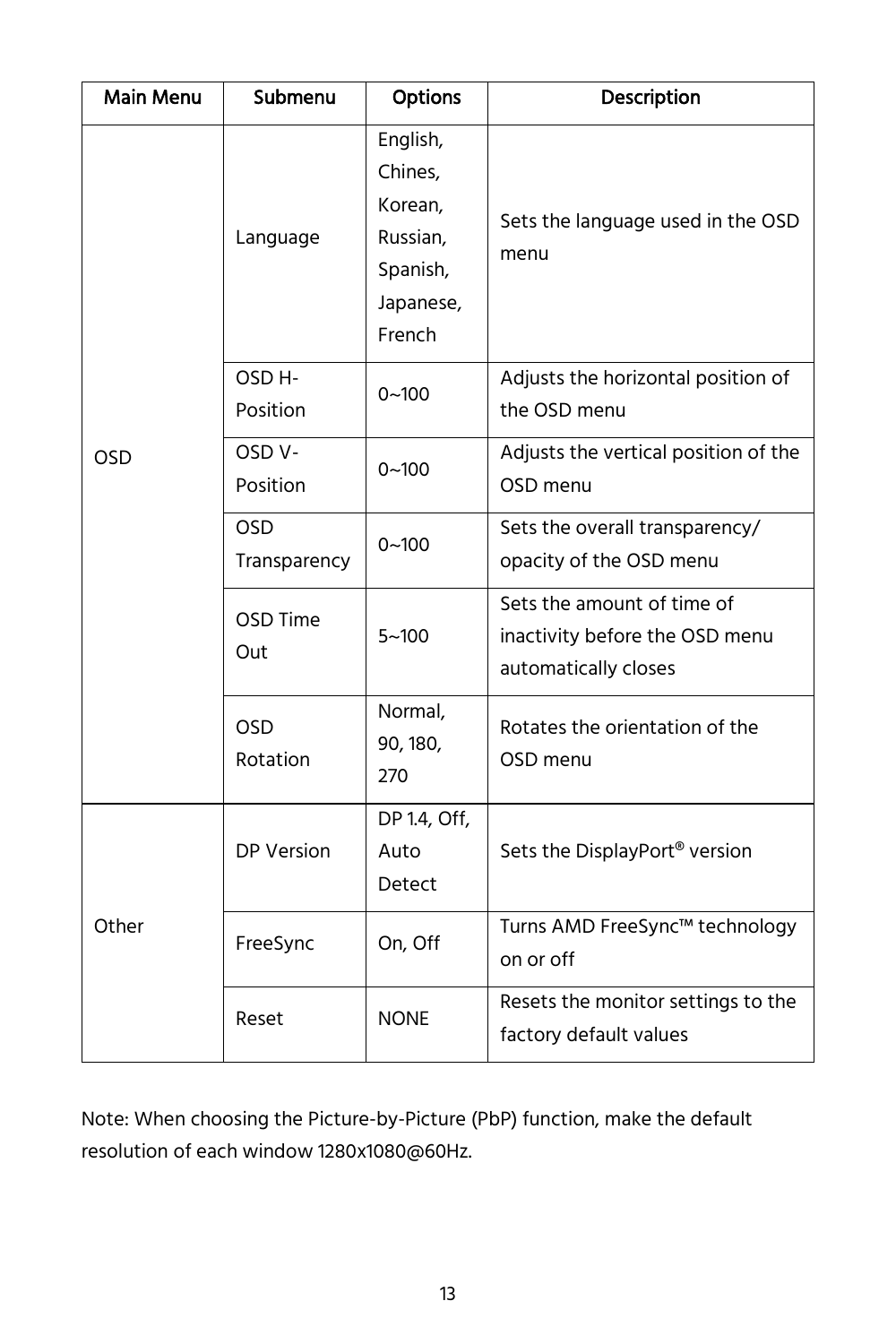#### <span id="page-13-0"></span>TROUBLESHOOTING

- Q1: The screen is blank.
- A1: Ensure that power is turned on. Check the brightness/contrast settings. Check the LED INDICATOR. If it is flashing, no video signal is being received. Check the display settings of the connected device.
- Q2: The image is out of focus.
- A2: Check the video cable connection.
- Q3: The screen is flashing.
- A3: There is an issue with the power source. Ensure that devices that could cause magnetic interference are a safe distance away.
- Q4: There is color bleeding, distortion, or other unusual effects.
- A4: Check the video cable connection. Connect to another video source for comparison. Inspect the condition of the ports on the monitor and graphics card. Adjust the color settings in the monitor and PC display settings.
- Q5: The screen is scrolling, rolling, or moving.
- A5: Check that the source frequency is in the 55-76 Hz range. Check the video cable connection.
- Q6: The LED INDICATOR is off.
- A6: Check the power connection. Ensure that power is turned on.
- Q7: There is no video signal.
- A7: Confirm PC and graphics card compatibility. Inspect the condition of the ports on the monitor and graphics card.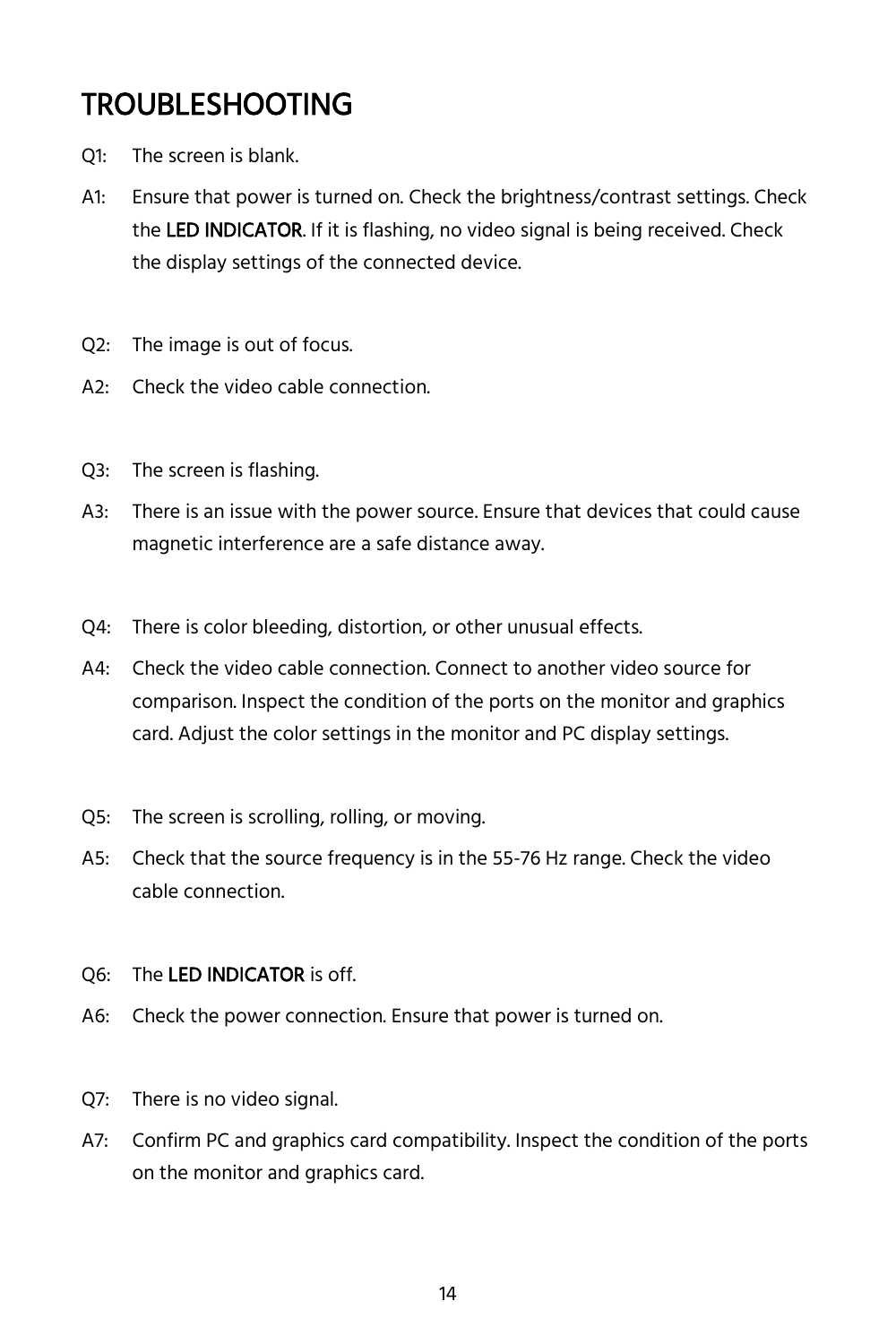- Q8: The image is dim.
- A8: Adjust the brightness/contrast.
- Q9: The image has jitter or a moire pattern.
- A9: Nearby electronic equipment may be causing interference.
- Q10: The LED INDICATOR is on or flashing, but there is no image on the screen.
- A10: Ensure that the monitor is powered on. Confirm the graphics card is properly installed. Check the video cable connection. Inspect the condition of the ports on the monitor and graphics card. Check to see if the PC is asleep, in standby mode, etc.
- Q11: The image position or size is incorrect.
- A11: Check the settings in the monitor's OSD menu and PC display settings.

#### <span id="page-14-0"></span>TECHNICAL SUPPORT

Monoprice is pleased to provide free, live, online technical support to assist you with any questions you may have about installation, setup, troubleshooting, or product recommendations. If you ever need assistance with your new product, please come online to talk to one of our friendly and knowledgeable Tech Support Associates. Technical support is available through the online chat button on our website **www.monoprice.com** or through email by sending a message to tech@monoprice.com. Check the website for support times and links.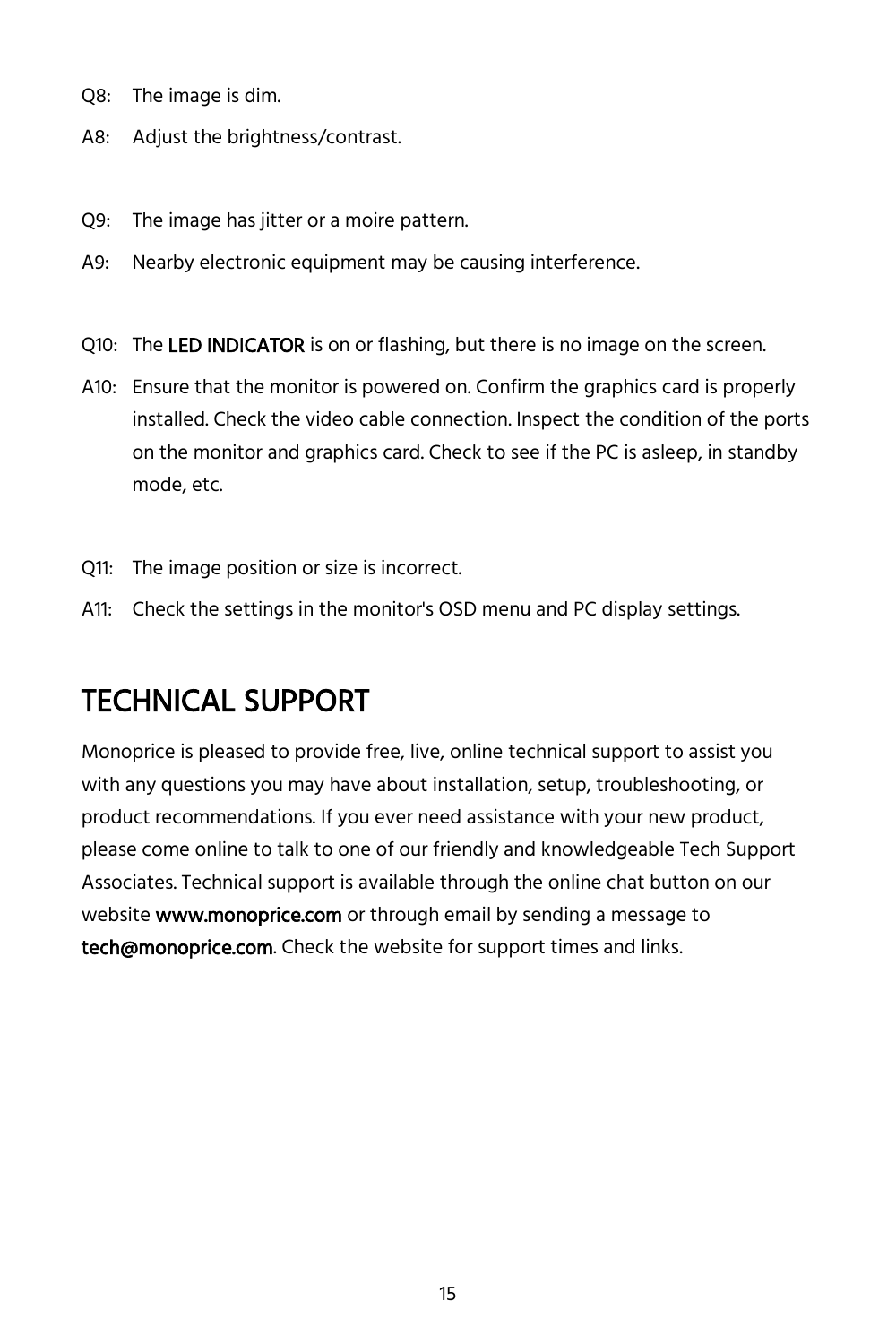## <span id="page-15-0"></span>**SPECIFICATIONS**

| Model                        | 38035 (US), 41751 (EU/UK)                     |
|------------------------------|-----------------------------------------------|
| Video Inputs                 | 2x DisplayPort <sup>®</sup> 1.4, 2x HDMI® 2.0 |
| Display Size                 | 35"                                           |
| Curvature                    | 1800R                                         |
| Active Display Area          | 32.2" x 13.6" (819.408 x 346.888 mm)          |
| Panel Type                   | VA                                            |
| Panel Model                  | AUO M350QVR01.3                               |
| Maximum Resolution           | 3440x1440p                                    |
| Maximum Refresh Rate         | 120Hz                                         |
| VESA <sup>®</sup> Mount Size | 75 x 75                                       |
| AMD FreeSync™ Version        | 1.0                                           |
| AMD FreeSync™ Refresh Rates  | HDMI 2.0: 48 $\sim$ 120 Hz                    |
|                              | DisplayPort 1.4: 48 ~ 120 Hz                  |
| <b>Aspect Ratio</b>          | 21:9                                          |
| Viewing Angles (H/V)         | 178°/178°                                     |
| <b>Backlight</b>             | LED                                           |
| Default Color Temperature    | 6500K                                         |
| <b>Typical Brightness</b>    | Up to 300 cd/ $m2$                            |
| Contrast Ratio               | 2500:1                                        |
| <b>Maximum Colors</b>        | > 16.7 million                                |
| Dot Pitch (HxV)              | 0.2382 x 0.2402 mm                            |
| Response Time                | 8 <sub>ms</sub>                               |
| OSD Languages                | English, Chinese, Korean, Russian,            |
|                              | Spanish, Japanese, French                     |
| Input Power                  | 100 ~ 240 VAC, 50/60 Hz, 2A                   |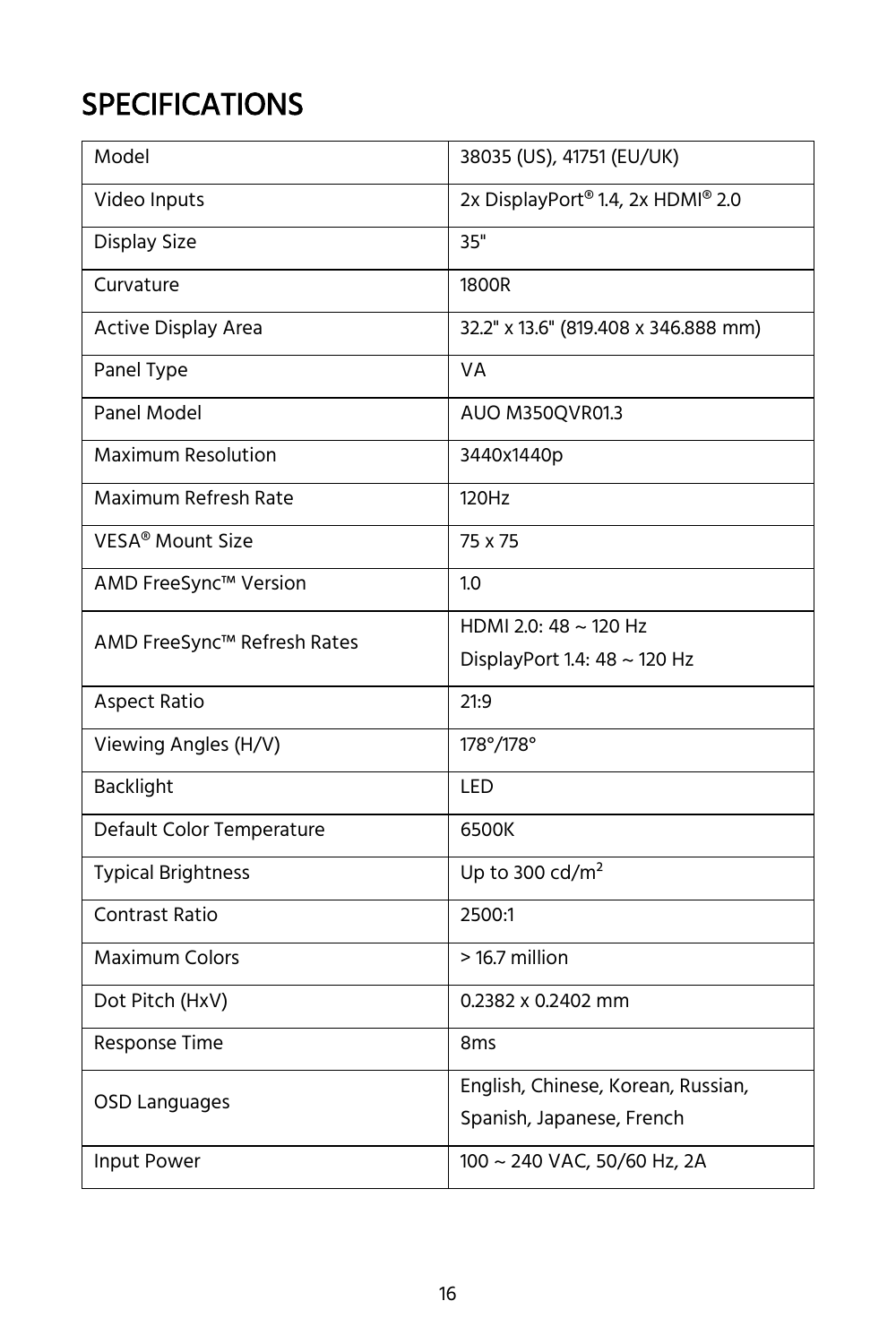|                            | Maximum: 75 watts                               |
|----------------------------|-------------------------------------------------|
| <b>Power Consumption</b>   | Typical: 54 watts                               |
|                            | Standby: $\leq 0.5$ watts                       |
| Operating Temperature      | +32 ~ +104°F (0 ~ +40°C)                        |
| Storage Temperature        | $-4 \sim +140^{\circ}F (-20 \sim +60^{\circ}C)$ |
| <b>Operating Humidity</b>  | $10 \sim 85\%$ RH, noncondensing                |
| Dimensions (without stand) | 33.0" x 4.8" x 14.8" (837 x 123 x 377 mm)       |
| Dimensions (with stand)    | 33.0" x 9.8" x 19.0" (837 x 249 x 483 mm)       |
| Weight (with stand)        | 17.9 lbs. (8.1 kg)                              |

### <span id="page-16-0"></span>REGULATORY COMPLIANCE

#### <span id="page-16-1"></span>Notice for FCC



This device complies with Part 15 of the FCC rules. Operation is subject to the following two conditions: (1) this device may not cause harmful interference, and (2) this device must accept any interference received, including interference that may cause undesired operation.

Modifying the equipment without Monoprice's authorization may result in the equipment no longer complying with FCC requirements for Class B digital devices. In that event, your right to use the equipment may be limited by FCC regulations, and you may be required to correct any interference to radio or television communications at your own expense.

This equipment has been tested and found to comply with the limits for a Class B digital device, pursuant to Part 15 of the FCC Rules. These limits are designed to provide reasonable protection against harmful interference in a residential installation. This equipment generates, uses and can radiate radio frequency energy and, if not installed and used in accordance with the instructions, may cause harmful interference to radio communications. However, there is no guarantee that